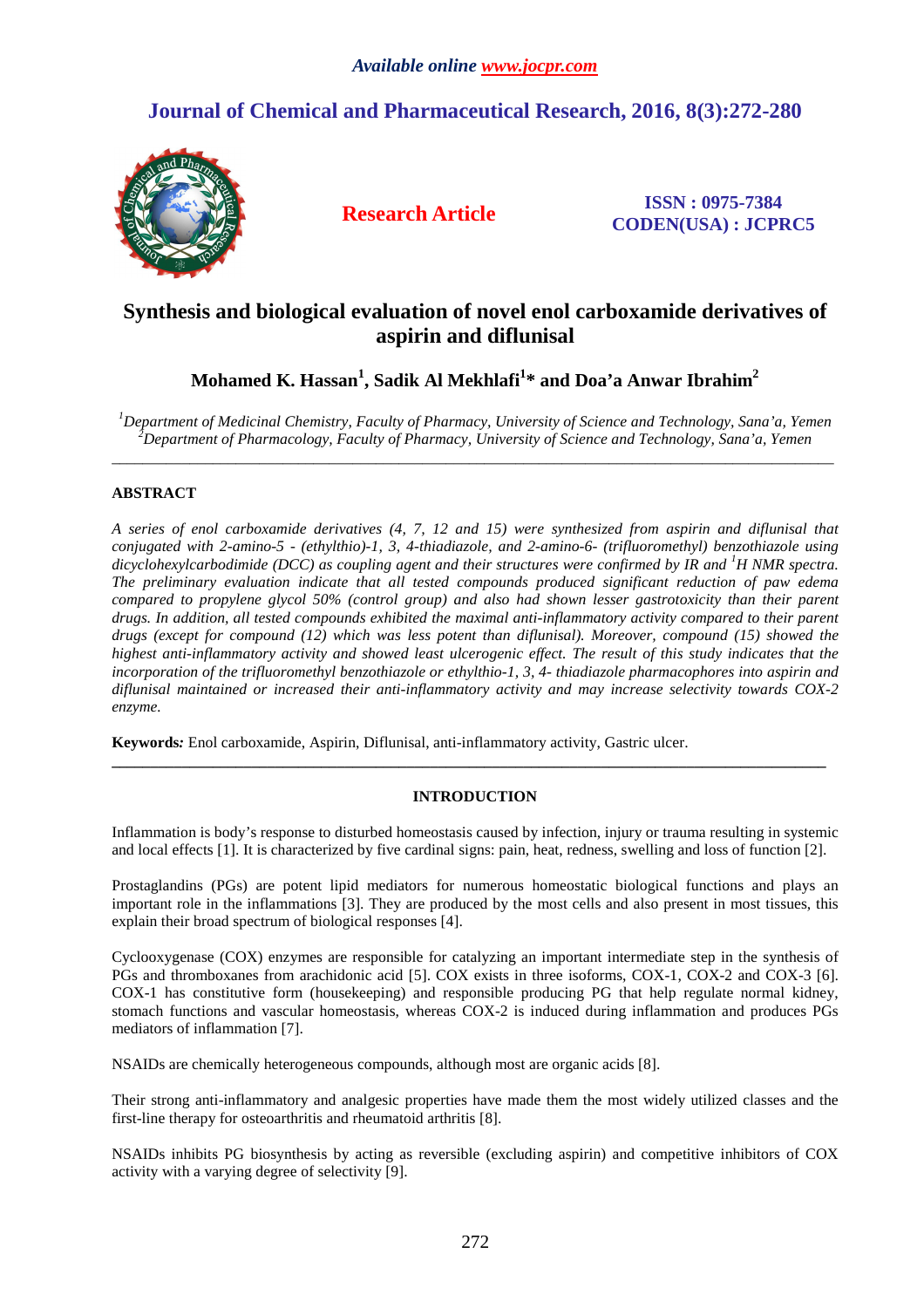Traditional NSAIDs such as aspirin and diflunisal mainly inhibit COX-1 over COX-2 and thus their long term used lead to gastrointestinal (GI) hemorrhage and ulceration [10], while selective COX-2 inhibitors (Rofecoxib, Celecoxib) exert their effect with less GI toxicity than traditional NSAIDs but the drugs with higher selectivity for COX-2 tend to induce cardiovascular disease [11].

\_\_\_\_\_\_\_\_\_\_\_\_\_\_\_\_\_\_\_\_\_\_\_\_\_\_\_\_\_\_\_\_\_\_\_\_\_\_\_\_\_\_\_\_\_\_\_\_\_\_\_\_\_\_\_\_\_\_\_\_\_\_\_\_\_\_\_\_\_\_\_\_\_\_\_\_\_\_

Preferentially selective COX-2 Inhibitors (e.g. Meloxicam) are novel NSAID acting by preferential inhibition of COX-2 over COX-1 [12].

Selective COX-2 inhibitors are heterogenic and lacking a carboxylic group, thus effecting COX-2 affinity by a different orientation within the enzyme without formation of a salt bridge in the hydrophobic channel of the enzyme [13]. Although COX-1 and COX-2 have slightly differences in structures, the different binding sites of the both COX isoforms contribute to the understanding of the pharmacological activity and selectivity as well as aid in the design of more potent and selective inhibitors of the two isoenzymes [14, 15].

An increasing in the number of studies indicate that the structural modification of traditional NSAIDs, lead to improve their selectivity for COX–2 such as piroxicam, which converted to preferential selective COX–2 inhibitor (meloxicam) due to the presence of the enol–carboxamide and heterocyclic ring with methyl substituent at 5 position [16].

The objective of this study, to synthesis and preliminary evaluation of new aspirin and diflunisal derivatives in the area of oxicam derivatives that are class of enolic acid derivatives to give more potent NSAIDs with less GIT side effect and may exhibit certain selectivity as COX-2 inhibitors.

### **EXPERIMENTAL SECTION**

# **2.1. Materials:**

**2.1.1. Chemicals** 

Diflunisal powder was obtained as a gift from Rameda pharmaceutical company in Egypt.

Meloxicam Aspirin and Diclofenac Na powder was obtained as a gift from Yemen Egyptian Pharma Company, Yemen. 2-amino-6- (trifluoromethyl) benzothiazole, 2-amino–5-(ethylthio)-1,3,4 thiadiazole , N, N-Dicyclohexylcarbodiimide (DCC) and Dimethyl sulfoxide (DMSO) were purchased from Apollo Scientific Chem. Co. U.K.

All others chemicals were purchased from Scharlau Chemics S.A. European Union.

### **2.1.2. Equipments:**

 $(1H-NMR)$  spectra were carried out on, JEOL 500 MHz- spectrometer ( $\delta$  ppm), USA, using tetramethylsilane as the internal reference in DMSO.d<sub>6</sub>. IR spectra were recorded using PerkinElmer FT-IR spectrometer (USA) using KBr pellets. Melting points were determined by using a calibrated STUART SMP11 (U.K.) melting apparatus. Rotary evaporator (R-210 V-700 V-850, Buchi, Switzerl). Kieselgel GF<sub>254</sub> (type 60) for TLC was supplied by E. Merck AG, Germany. The chromatographic spots were eluted by Ethyl acetate: Hexane (4:6) and was revealed by UV Lamb.

### **2.2. Methods**

**2.2.1. Chemical Synthesis** [17, 18, and 19]

**2.2.1.1. Synthesis of N–(5–ethylthio–2–(1, 3, 4–thiadiazole) Salicylamide (4)** 



Aspirin, (10 g, 55.5 mmol) was dissolved in (160 ml) dichloromethane and dicyclohexylcarbodimide (DCC), (5.72 g, 27.7 mmol) was added. The reaction mixture was stirred at room temperature for 3 hrs. A white precipitate of dicyclohexylurea was formed and removed by filtration.

The solvent was evaporated under vacuum to yield the aspirin anhydride **(1).**

Aspirin anhydride **(1)**, (2.5 g, 7.30 mmol), 2-amino–5-(ethylthio-1,3,4) thiadiazole (1.17gm , 7.30 mmol), zinc dust (0.005 g), glacial acetic acid (0.7 ml, 12.24 mmol), dioxane (30 ml) were placed in round bottom flask. The reaction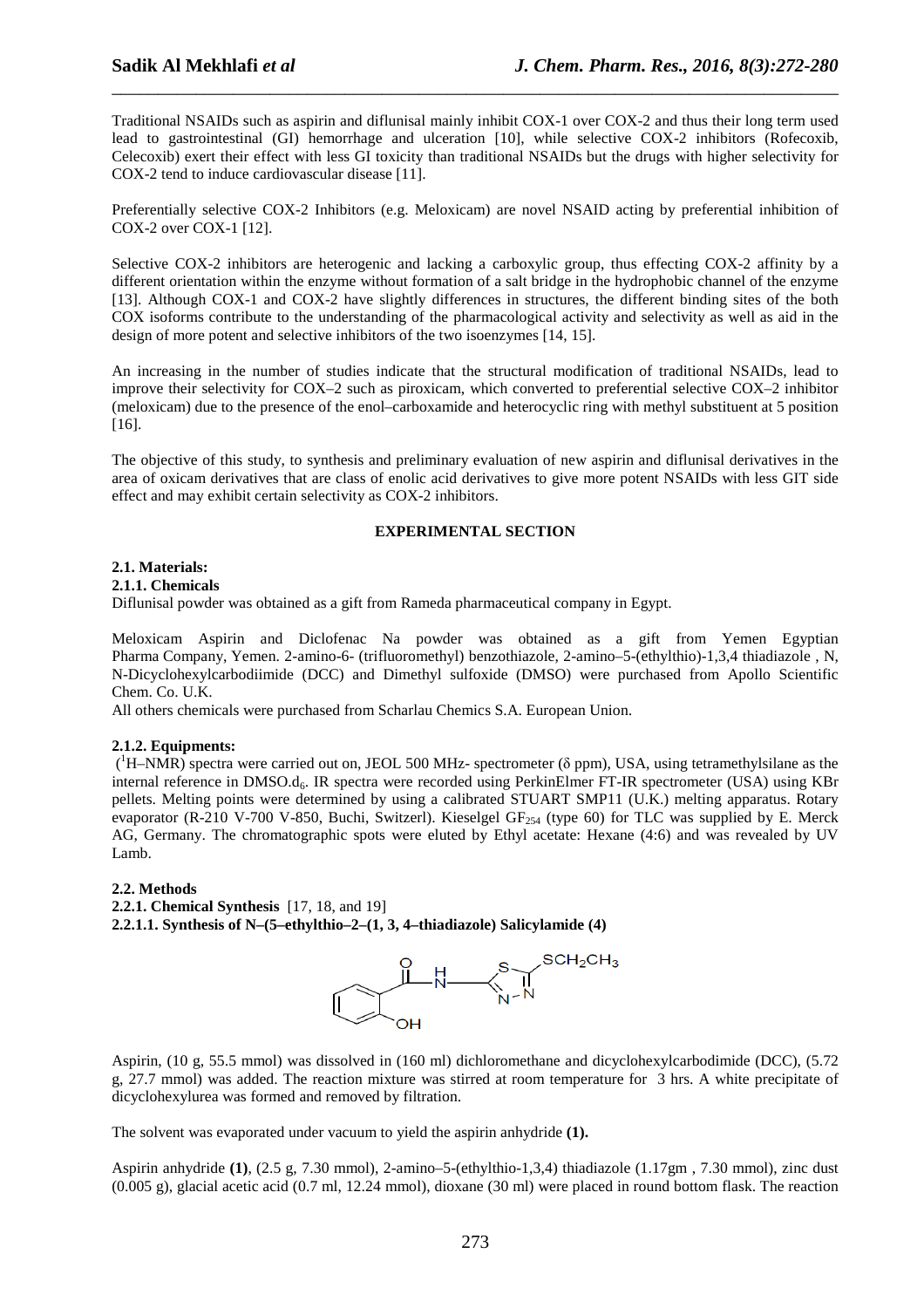mixture was refluxed gently with stirring for 2 hrs, the solvent was evaporated under vacuum, and the residue was dissolved in ethyl acetate, washed with 20 ml of NaHCO<sub>3</sub> (10%) 3 times, 20 ml of HCl (IN) 3 times and 3 times with 20 ml of distilled water, and filtered over anhydrous magnesium sulfate. The filtrate was evaporated under vacuum to give a crude product. The recrystallization was carried out using ethyl acetate-petroleum ether  $(60-80^{\circ}C)$ mixture to produce compound **(2)** in 44.35% yield as a white powder.

\_\_\_\_\_\_\_\_\_\_\_\_\_\_\_\_\_\_\_\_\_\_\_\_\_\_\_\_\_\_\_\_\_\_\_\_\_\_\_\_\_\_\_\_\_\_\_\_\_\_\_\_\_\_\_\_\_\_\_\_\_\_\_\_\_\_\_\_\_\_\_\_\_\_\_\_\_\_

Mp. 180-182. IR, (KBr, Cm-1) 3250 (NH, amide), 3050 (ArH), 1740 (C=O ester), 1630 (C=O, amide), 1610, 1560,  $1450$  (C=C, Ar).

Compound **(2)**, (1.61 g, 5 mmol) was dissolved in volume of ethanol (95%). The solution was cooled to 18 °C, and then sodium hydroxide (3 ml, 6 mmol, 2 N) was added dropwise, with stirring at 18 °C to produce compound **(3)** which was acidified with HCl (3 ml, 6 mmol, 2 N), excess of cold water was added and the crude phenolic compound was precipitated. The recrystallization was carried out by using ethanol 95% to yield compound **(4)** in 35% yield as a faint white crystals.

Mp. 214-216, R<sub>f</sub> = 0.46. IR, (KBr, Cm-1) 3250 (NH, amide), 1604, 1541, 1405 (C=C, Ar), 1676 (-NH-C=O, carbonyl).<sup>1</sup>H – NMR (DMSO.d<sub>6</sub>) δ pmm: 7.8-7.9 (1H, d, at 6 positions, ArH), 6.9-7.0 (3H, m, at 3,4,5 positions, ArH), 3.21-3.68 (2H,m, S-CH<sub>2</sub>- thiadiazolyl), 1.31-1.41 (3H,m, CH<sub>3</sub>, thiadiazolyl), 7.4 (s,1H, CONH,H exchangeable with  $D_2O$ ), 12.16 (1H,s, OH, H exchangeable with  $D_2O$ ).

#### **2.2.1.2. Synthesis of N–(6'-trifluoromethyl –2'–benzothiazole) salicylamide (7)**



Aspirin anhydride **(1)**, (2.5 g, 7.30 mmol), 2-amino–6-(trifluoromethyl) benzothiazole (1.59 g , 7.30 mmol), zinc dust (0.005 g), glacial acetic acid (0.7 ml, 12.24 mmol), dioxane (30 ml) were prepared as described before in compound **(2)**, to generate compound **(5)** in yield of 52% as white powder.

Mp. 185-187. IR, (KBr, Cm<sup>-1</sup>) 3341, 3248 (NH, amide), 3073 (ArH), 1765 (C=O ester), 1677 (C=O, amide), 1607, 1536, 1452 (Ar).

Compound **(5)**, (1.90 g, 5 mmol) was treated as described in synthesis compound **(3)** to yield compound **(6)** which was treated as described in compound **(4)** afforded compound **(7)** in 43 % yields as a faint white crystals.

Mp. 282 decomposed,  $R_f = 0.26$ . IR, (KBr, Cm<sup>-1</sup>) 3243 (NH, amide), 1609, 1501, 1415 (C=C, Ar), 1677 (-NH-C=O, carbonyl). <sup>1</sup>H – NMR (DMSO.d<sub>6</sub>)  $\delta$  pmm: 8.52 (1H, s, at 7' position, ArH), 7.95-7.96 (1H, d, at 6 position, ArH), 7.74-7.76 (2H, m, at 4' and 5' positions ArH), 6.9-7.0 (3H, m, at 3 ,4,5 positions, ArH), 7.4 (s,1H, CONH, H exchangeable with D<sub>2</sub>O), 12.24 (1H,s, OH, H exchangeable with D<sub>2</sub>O).





A dry Diflunisal, (10 g, 40 mmol) was placed in 200 ml round conical flask. Acetic anhydride (25 ml, 262 mmol) was added, and 5 drops of concentrated sulfuric acid was added dropwise, mixing the contents by rotating the conical flask, warm in water bath to about 50-60 °C, with stirring for 30 minutes. The reaction mixture was allowed to cool with occasionally stirring, then cold distilled water was added slowly to destroy the excess of acetic anhydride until formation of the precipitate, and filtered by using suction pump, washed with cold distilled water several times, and the crude product was collected. The recrystallization was carried out by using ethanol 95%, the precipitate was collected and dried to obtain acetyl diflunisal **(8)** in 82 % yield as a white crystals.

Acetyl diflunisal **(8)**, (10 g, 34.22 mmol) was treated as described in synthesis compound **(1)** to yield diflunisal anhydride **(9)**. Diflunisal anhydride **(9)**, (2.5 g, 4.41 mmol), 2–amino-5-(ethylthio)–1,3,4–thiadiazole (0,71 g , 4.41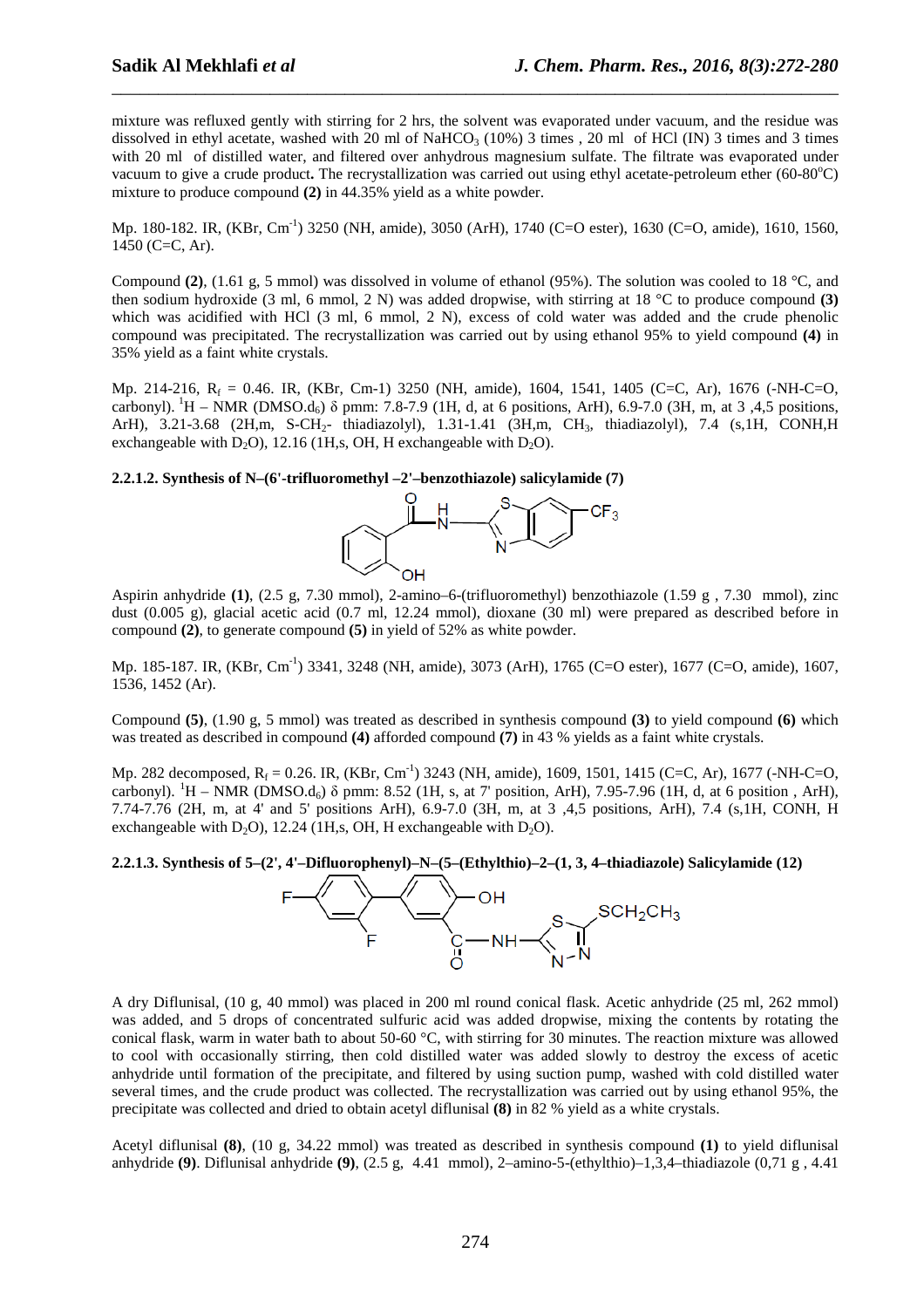mmol), zinc dust (0.004 g), glacial acetic acid (0.43 ml, 7.432), dioxane (40 ml), were prepared as previously described in synthesis compound (2), afforded compound (10) in 42% yield as faint white powder.

\_\_\_\_\_\_\_\_\_\_\_\_\_\_\_\_\_\_\_\_\_\_\_\_\_\_\_\_\_\_\_\_\_\_\_\_\_\_\_\_\_\_\_\_\_\_\_\_\_\_\_\_\_\_\_\_\_\_\_\_\_\_\_\_\_\_\_\_\_\_\_\_\_\_\_\_\_\_

Mp. 115-118. IR, (KBr, Cm-1) 3331 (NH, amide), 3067 (ArH), 1767 (C=O ester), 1676 (C=O, amide), 1607, 1536, 1452 (Ar).

Compound (10), (2.17 g, 5 mmol) was treated as described in preparation compound (3) to liberate compound (11) which was treated as described in compound (4) to generate compound (12) in 29% yields as a white crystals.

Mp. 234-236, R<sub>f</sub> = 0.38. IR, (KBr, Cm<sup>-1</sup>) 3227 (NH, amide), 3075, 2974, 2926 (Ar), 1615, 1500, 1450 (C=C, Ar), 1680 ((-NH-C=O, carbonyl). <sup>1</sup>H – NMR (DMSO.d6) δ pmm: 8.04 (1H,s, at 3'position ArH) 7.57-7.63 (2H, m, at 5'& 6' positions, ArH), 7.09-7.17 (3H, m, at 3 ,4,6 positions, ArH), 3.21-3.34 (2H,m, S-CH2- thiadiazolyl), 1.31-1.34  $(3H,m, CH<sub>3</sub>, thiadiazolyl), 7.3 (s,IH, CONH, H exchangeable with D<sub>2</sub>O), 12.51 (1H,s, OH, H exchangeable with$  $D<sub>2</sub>O$ ).

**2.2.1.4. Synthesis of 5–(2', 4'–Difluorophenyl) – N–(6"-trifluoromethyl) –2"–benzothiazole) salicylamide (15)** 



Diflunisal anhydride **(7)**, (2.5 g, 4.41 mmol), 2-amino–6-(trifluoromethyl) benzothiazole (0.96 g , 4.41 mmol), zinc dust (0.004 g), glacial acetic acid (0.43 ml, 7.432 ), dioxane (40 ml), were prepared as described before in compound (**2)** to give compound **(13)** in 39% yield as a white powder.

Mp. 170-172°C. The IR (KBr, Cm<sup>-1</sup>): 3233 (NH, amide), 3001, 3050 (ArH), 1745 (C=O, ester), 1630 (C=O, amide), 1605, 1560, 1450 (Ar).

Compound **(13)**, (2.46 g, 5 mmol) was treated as described in compound **(3)** to generate compound **(14)** which was treated as described for compound **(12)** to generate compound **(15)** in 32% yields as a white powder.

Mp. 290-292, R<sub>f</sub> = 0.37. IR, (KBr, Cm-1) 3233 (NH, amide), 1616, 1550, 1450 (C=C, Ar), 1686 (-NH-C=O, carbonyl).  ${}^{1}H$  – NMR (DMSO.d<sub>6</sub>)  $\delta$  pmm: 8.52 (1H, s, at 7" position, ArH), 8.1(1H,s,at 3' position, ArH) 7.88 (1H, d, at 6 position , ArH), 7.76 (2H, m, at 4'' and 5'' positions ArH), 7.66 (2H,m, at 5' and 6' positions), 7.18 (2H, m, at 3,4 positions, ArH), 7.32 (s,1H, CONH, H exchangeable with D<sub>2</sub>O), 12.35 (1H,s, OH, H exchangeable with D<sub>2</sub>O).

#### **2.2.2. Preliminary Pharmacological Evaluations:**

The acute anti-inflammatory activity of the newly synthesized compounds was evaluated in comparison with standard potent anti-inflammatory drug (Diclofenac Na), and with their parent drugs (Aspirin & Diflunisal). In addition, the acute ulcerogenicity of these compounds were evaluated in comparison with preferential selective COX-2 inhibitor (Meloxicam), and with COX-1 inhibitors (Aspirin & Diflunisal).

#### **2.2.2.1. Experimental animals**

The healthy albino rats weighing (200-250 g) were housed under standardized laboratory conditions of light and temperature (12 light-12 dark cycle at  $23 \pm 2$  °C) for 7 days for adaptation and allowed free access to water and standard diet. The rats were fasted overnight prior to the experiment but allowed free access to water. All the animal experiments were performed by following the approval of study protocols by the Research Animals Ethics Committee, UST.

#### **2.2.2.2. Evaluation of the acute anti-inflammatory activity**

The acute anti-inflammatory activity in vivo model of the tested compounds were evaluated by utilizing undiluted fresh egg albumin-induced paw edema method [20]. The animals were randomly divided into eight different groups, each containing sex rats. The aspirin, diflunisal and diclofenac Na were suspended in propylene glycol 50% v/v and injected intraperitoneal (I.P) in different dose levels of (100, 50 and 10 mg/kg body weight) respectively. The control group received vehicle only  $(2 \text{ ml/kg}$  propylene glycol 50% v/v) [21,22,23]. The tested compounds were given (I.P) in doses of equivalent to parent drugs doses after they dissolved in propylene glycol 50% v/v [24].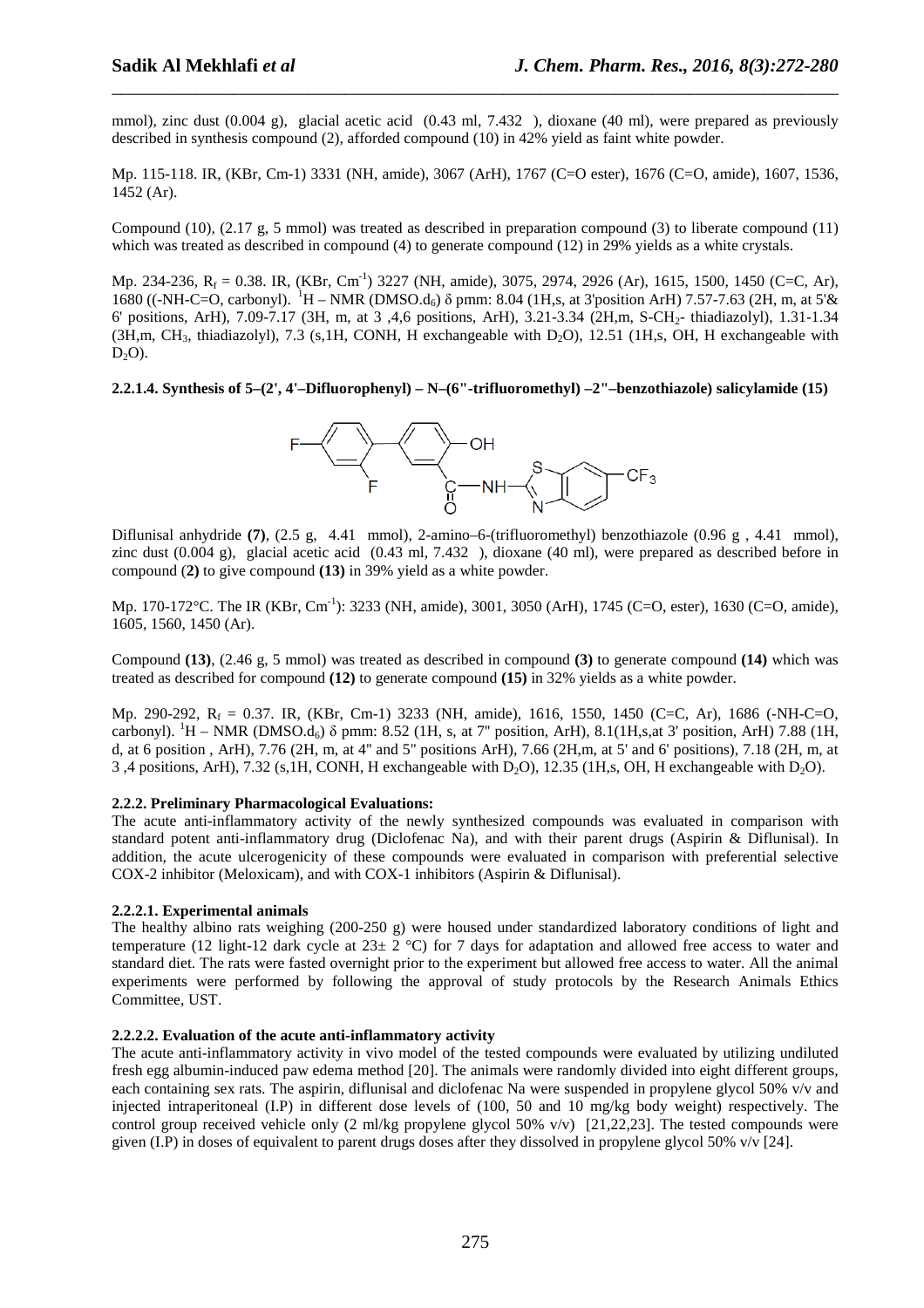Thirty minutes post-treatment, the acute inflammation was induced by injecting 0.05ml of fresh egg albumin into the sub planter side of the left hind paw of each rat. Two hour after phlogistic agent injection, the rats were anaesthetized with ether, and the both left and right hind paws each rat were cut identically at the ankle joint and were weighed [25].

\_\_\_\_\_\_\_\_\_\_\_\_\_\_\_\_\_\_\_\_\_\_\_\_\_\_\_\_\_\_\_\_\_\_\_\_\_\_\_\_\_\_\_\_\_\_\_\_\_\_\_\_\_\_\_\_\_\_\_\_\_\_\_\_\_\_\_\_\_\_\_\_\_\_\_\_\_\_

The edema weight difference between left and right paws was calculated. The average weight (mean) are determined and evaluated statistically. The percentage of inhibition of edema were calculated for control, diclofenac Na, aspirin, diflunisal and tested compounds by:

% Inhibition of edema =  $(EW_C - EWt / EWc)$  x 100

*Where:* EWt and EWc: mean change in paw weight in test and control group, respectively [26].

#### **2.2.2.3. Determination the gastric ulcerogenic effects**

The gastric ulcerogenic effects in animal model was investigated by detection of possible ulcerogenic activity for tested compounds that exhibited marked anti-inflammatory activity compared with (Meloxicam), and with (Aspirin & Diflunisal). The animals were randomly divided into eight differences groups, each containing sex rats; they were fasted 20 hrs before vehicle and drug administration. The control group received vehicle only (DMSO). The aspirin, diflunisal and meloxicam were given orally in doses of (100,100, and 1.2 mg/kg body weight) respectively.

The tested compounds were given orally in doses of equivalent to diflunisal dose after they dissolved in DMSO. After that, rats were fasted for 2hrs, allowed to feed for 2 hrs, then fasted for another

20 hrs and given another doses in the second and third days. In the fourth day, animals were anaesthetized with ether, sacrificed, the stomach removed, opened along with the greater curvature and rinsed with water and 0.9% saline.

Under a dissecting microscope  $(10x)$ , the number of mucosal damage were counted for each stomach from 0 to 4 according to the following score assignment system [27]: Zero = for normal (no injury), 1= latent small red spot,  $2=$ wide red spot,  $3=$  slight injury, and  $4=$  sever injury.

% ulceration, average severity and ulcer index of test compounds were calculated according to [28]:

- % ulceration = No. of rats showing ulcer of any grade /total No. of rats in the group x 100
- % Incidence/10 = % ulceration /10.
- Average number of ulcers  $=$  No. of ulcers in the group/total No. of rats in the group.
- Average severity  $=\Sigma$  [each ulcer \* by its score of severity]/number of ulcers in the group.
- Ulcer index =  $\Sigma$  [% Incidence/10 + Average number of ulcers + Average severity].

#### **2.2.3. Statistical Analysis**

Statistical processing of the result by using the test of analysis of variance (ANOVA test) to show the differences among all groups if it is present, the highly significance is considerable, in which ( $p < 0.01$ ). To conform that the result obtained by ANOVA test using T-test, in which highly significance if  $(p < 0.01)$ .

### **RESULTS AND DISCUSSION**

### **3.1. Chemistry**

The enol-carboxamide derivatives of aspirin and diflunisal (4, 7, 12 and 15) have been synthesized successfully according to the synthetic pathways shown in schemes (1 & 2), and their structures were confirmed, using  ${}^{1}$ HNMR, IR spectra and their purity was confirmed by their physical data (melting points and  $R_f$  values).

The phenolic group in diflunisal was protected with acetic anhydride to prevent the interference of the phenolic group in subsequent reactions and allow to carboxyl group to react, as in scheme (2). This reaction is irreversible and accelerated by adding drops of conc.  $H_2SO_4$  to produce acetyl diflunisal (8) [29].

The acetyl diflunisal and aspirin were converted to their reactive intermediates anhydride (1 & 9) respectively in presence (DCC) as coupling reagent and acidified methylene dichloride. Introduction of 2-amino-5-ethylthio-1,3,4 thiadiazole or 2-amino-6- (trifluoromethyl) benzothiazole to aspirin anhydride and acylated diflunisal anhydride resulted in formation of carboxamides compounds  $(2 \& 5)$  and  $(10 \& 13)$  respectively in slightly acidic media (glacial acetic acid) and in the presence of Zn dust as catalyst to accelerate the coupling reaction .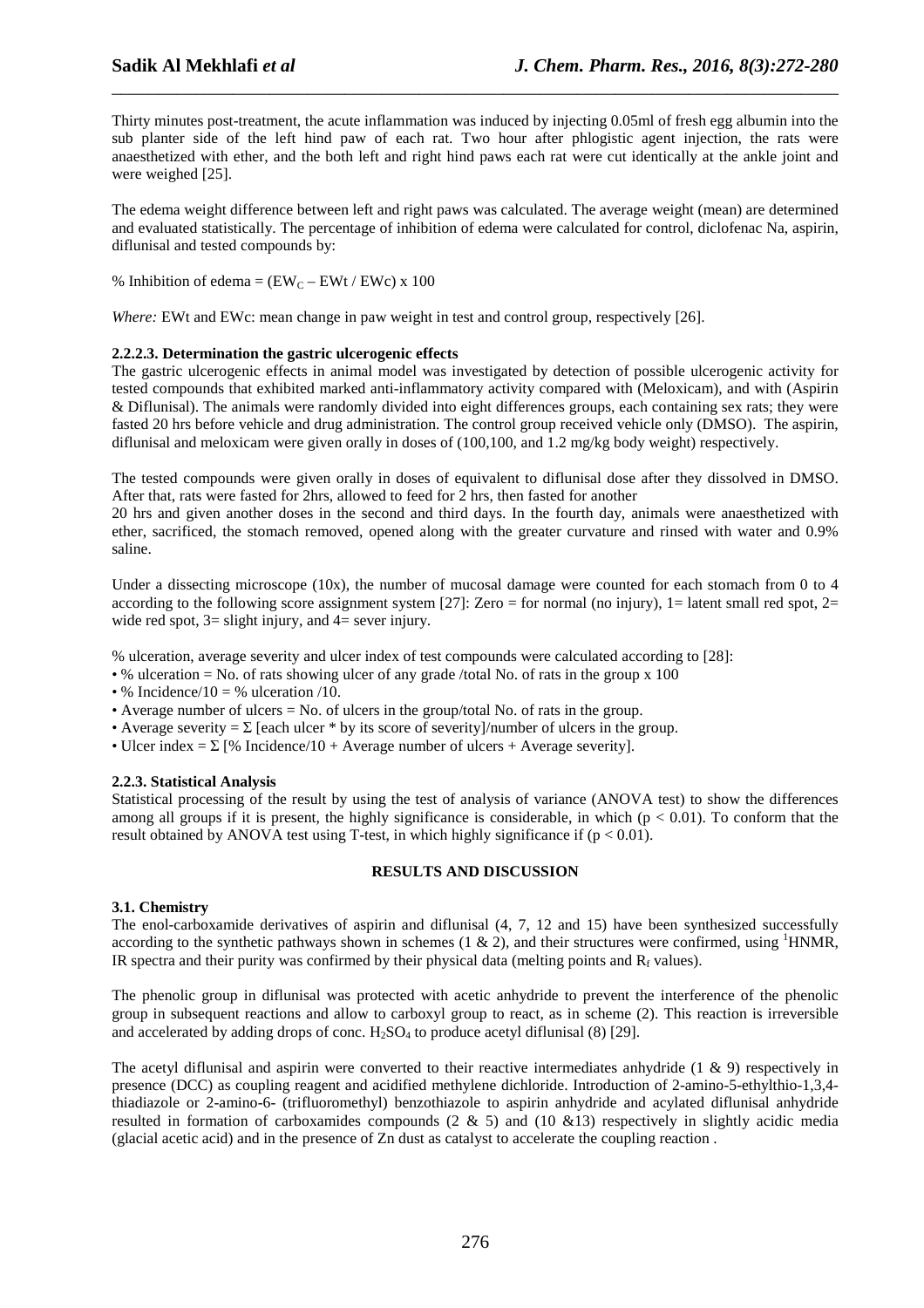This reaction is a nucleophilic reaction in which the nucleophile  $(-NH<sub>2</sub>)$  is added to carbonyl carbon of anhydride. Finally, the removal of the acetate group in these acetylsalicylamide compounds by alkaline hydrolysis at  $18^{\circ}$  C, under acid catalysis, provided the novel enol-carboxamide derivatives of aspirin and diflunisal (4,7,12 and 15) [17, 18, and 19].

\_\_\_\_\_\_\_\_\_\_\_\_\_\_\_\_\_\_\_\_\_\_\_\_\_\_\_\_\_\_\_\_\_\_\_\_\_\_\_\_\_\_\_\_\_\_\_\_\_\_\_\_\_\_\_\_\_\_\_\_\_\_\_\_\_\_\_\_\_\_\_\_\_\_\_\_\_\_



#### **3.2. Pharmacology**

The acute anti-inflammatory activity of the test compounds were evaluated in rat using an egg-white induced edema model.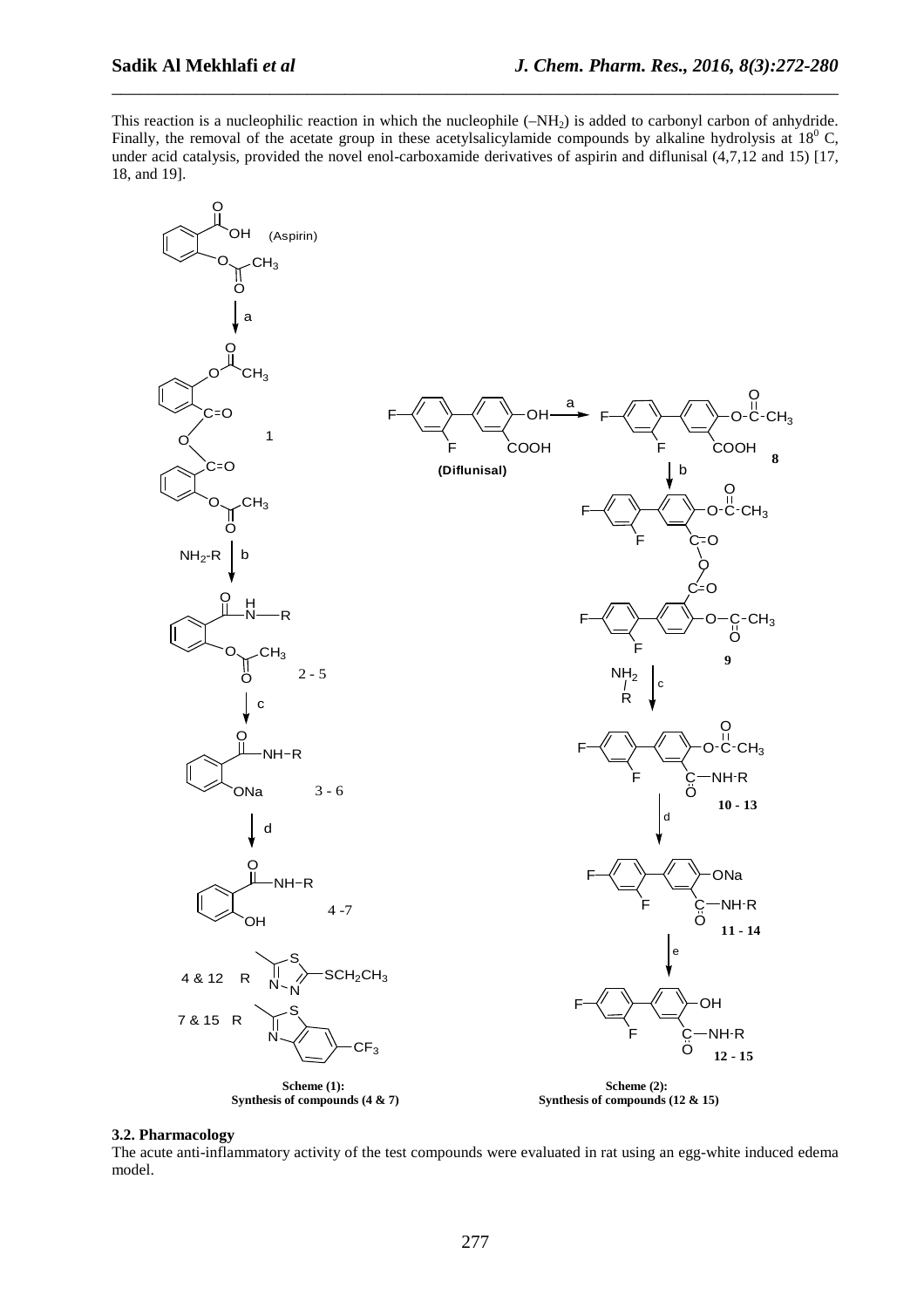The differences in mean paw weights between the control (was 0.486 ) and diclofenac Na as standard (was 0.243) indicates that the method used in this test is a valid method and can effectively be used for the evaluation of the antiinflammatory effect of the newly synthesized compounds.

\_\_\_\_\_\_\_\_\_\_\_\_\_\_\_\_\_\_\_\_\_\_\_\_\_\_\_\_\_\_\_\_\_\_\_\_\_\_\_\_\_\_\_\_\_\_\_\_\_\_\_\_\_\_\_\_\_\_\_\_\_\_\_\_\_\_\_\_\_\_\_\_\_\_\_\_\_\_

As shown in (Fig.1), all tested compounds (4,7,12 and 15) showed significant anti-inflammatory activity (39.09, 48.81, 34.77 &53.32 %, respectively) as compared with the control group.

In addition, compound (15) showed high potent compared to diclofenac followed by compound (7) which showed a comparable effect to that of diclofenac, while compounds  $(4 \& 12)$  showed less



However, all tested compounds exhibited the most potent anti-inflammatory activity compared to their parent drugs (except for compound (12) which was less potent than diflunisal).

The ulcerogenic potential of tested compounds were evaluated.

COX-1 inhibitors (Aspirin & Diflunisal) showed the highest index (14.7 & 14) respectively, while preferentially selective COX-2 inhibitors (Meloxicam) showed the least index (4.5).

The all tested compounds (4, 7, 12 and 15) had shown lesser gastrotoxicity than their parent drugs and their ulcer index values were10.8, 9.5, 7.3 and 6.8, respectively, as showed in (Fig.2).

This improvement in anti-inflammatory and gastro protection effects of tested compounds compared to parent drugs might due to the masking of carboxylic groups of aspirin and diflunisal with antioxidants and anti-inflammatory heterocycles, such as thiadiazole and benzothiazole [30].

The compound (15) exhibited the highest anti-inflammatory activity among the all tested compounds, diclofenac sodium and its parent drug (diflunisal) with 53.32% edema reduction.

The compound (15) also had much weaker ulcerogenic effect than all tested compounds with 6.8 ulcer index. In addition, compound (12) achieved low ulcerogenic despite their lower anti-inflammatory activity as compared to diclofenac and diflunisal.

The presence of a difluorophenyl substituent in compounds (12  $\&$  15) as well as the presence of trifluoromethyl moiety of the benzothiazole ring in compound (15) might play a role in incorporating this compound into the side pocket of COX-2 enzyme, so, achieved a good anti-inflammatory activity toward COX-2 inhibition with less GIT side effect [31,32].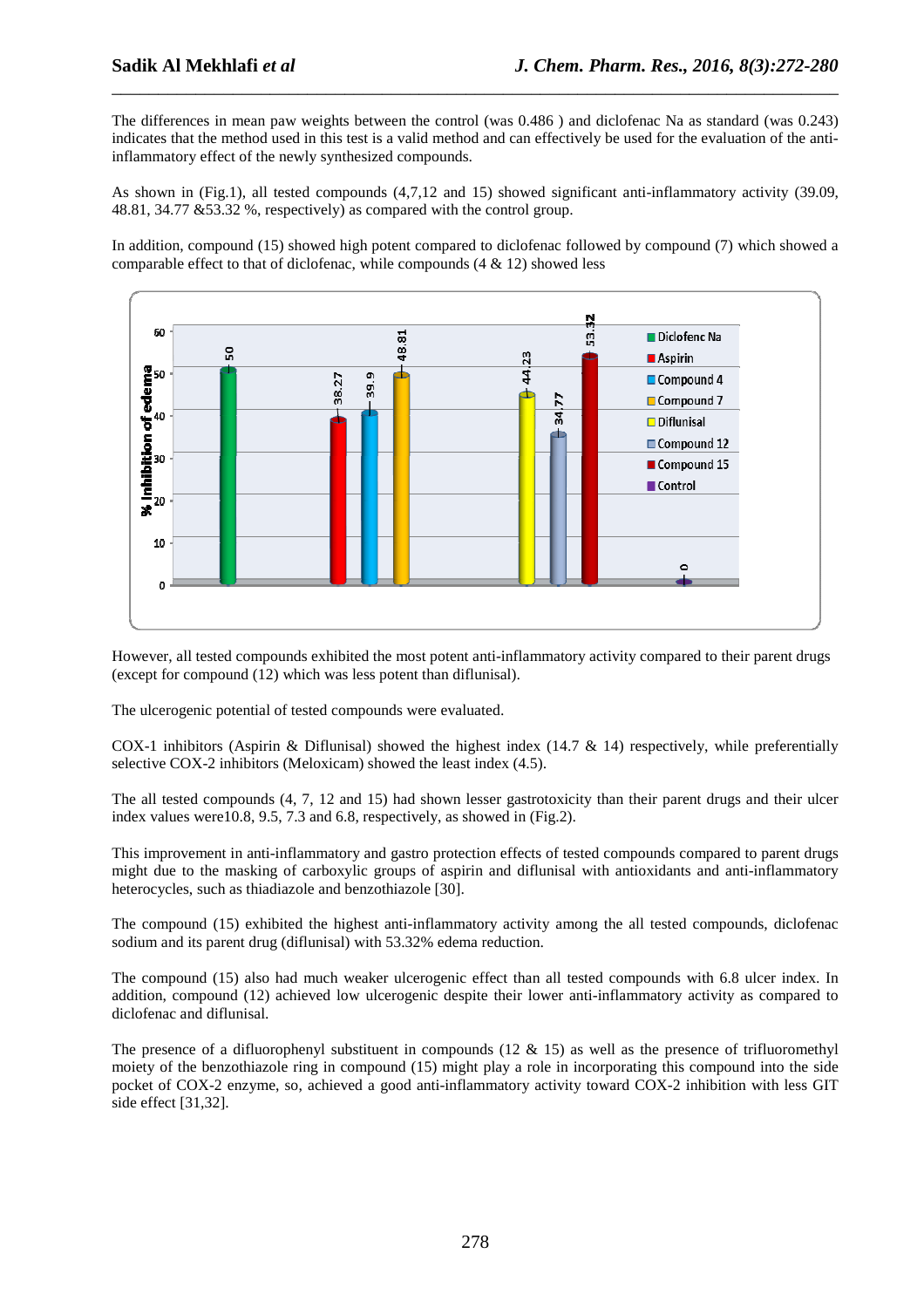

### **CONCLUSION**

A series of enol carboxamide derivatives of aspirin and diflunisal (4,7,12 and 15) were synthesized in order to obtain new compounds as a potential anti-inflammatory agents with expected selectivity against COX-2 enzyme.

All tested compounds produced significant reduction of paw edema compared to the propylene glycol 50% v/v (control group) and had shown lesser gastrotoxicity than their parent drugs.

In addition, all tested compounds exhibited the most potent anti-inflammatory activity compared to their parent drugs (except for compound (12) which was less potent than diflunisal). Moreover, compound (15) showed maximal anti-inflammatory activity and least ulcerogenic effect.

The result of this study indicates that the incorporation of the trifluoromethyl benzothiazole or ethylthio thiadiazole pharmacophore into aspirin and diflunisal maintained or increased their anti-inflammatory activity and may increase selectivity towards the COX-2 enzyme, which will be confirmed in the future by assessing COX-2: COX-1 inhibitory ratios using a whole blood assay.

### **Acknowledgment**

The authors are thankful to Dr. Sama Alahgbari, M. Alabasi, A. Ghazi (CRPS) College of Pharmacy, for providing facilities to carry out the research work.

### **REFERENCES**

[1] Guyton, A.C. and Hall, J.E. (EDs.): Resistance of body to infection: Leuckcytes, graneulocytes, the monocytemacrophage system and inflammation. In: Textbook of medical physiology  $(10<sup>th</sup>$  ed.). Harcourt Asia PTELTD, Philadelphia, **2000**; pp. 397.

[2] Cotran,R.S; Kumar, V; Robbinns. Robbins Pathologic Basis of Disease. 5thEd. W.B Saunders Company, Philadelphia: **1994**; P.52,74.

[3] Funk CD. advances in eicosanoid biology Science, **2001**, 294, 1871-1875.

[4] Meyerson, B.A; B.Linderoth. *J.pain Sympotm Manage*.,**2006**, 31: S6-S12.

[5] Vane, J. R. *Nature (London) New Biol*. **1971**, 231, 232.

[6] Fu JY, Masferrer JL, Seibert K, Raz A and Needleman P. *J. Biol. Chem*. **1990**, 265: 16737-16740.

[7] Tazawa R, Xa XM, Wu KK and Wang LH. *Biophys. Res. Commun.* **1994**, 203: 190–199.

[8] Burke A, Smyth E, Fitzgerald GA.. Analgesic-antipyretic and anti-inflammatory agents; pharmacotherapy of gout. In: Brunton LL, Lazo JS, Parker KL, eds. Goodman & Gilman's the Pharmacological Basis of Therapeutics. 11th ed. NY, USA: *McGraw Hill Companies*, **2006**, 671-715.

[9] Picot D., Loll P.J., Garavito M., *Nature* **1994**, 367, 243–249.

[10]Raymond C. Harris and Matthew D. *Clin J Am SocNephrol*.**2006**, 1, 236-245.

- [11]Dogne J. M., Supuran C. T., Pratico D. *J. Med Chem.* **2005**; 7: 2251-7.
- [12]Engelhardt, G. and Pairet, M.. *European Rheumatology*. **1995**; 24: 272.
- [13]G. Dannhardt, W. Kiefer : *European Journal of Medicinal Chemistry*.**2001**, 36, 109–126